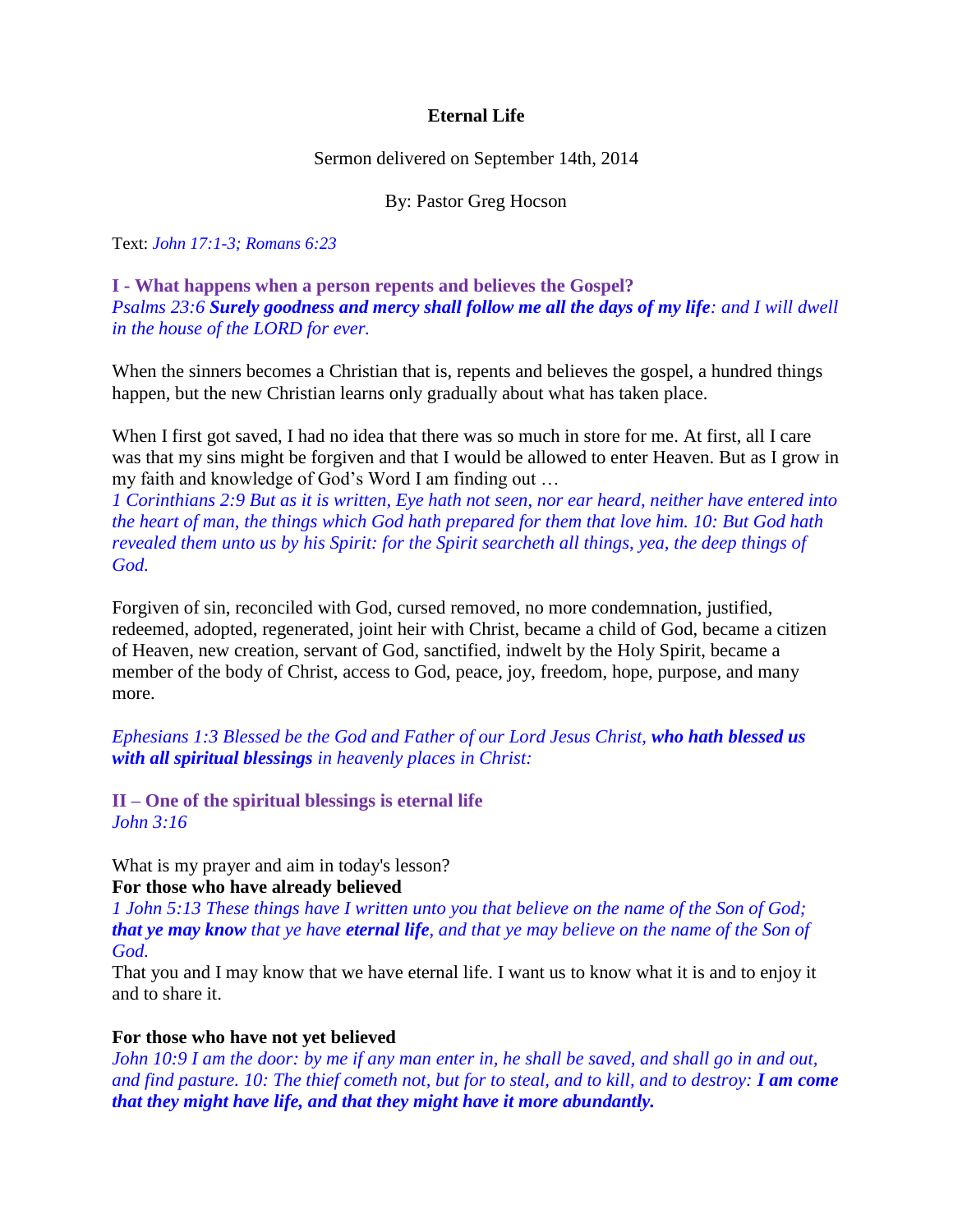That they may receive life and have it in fullness and have it forever.

# **III – What is eternal life?**

**1. Eternal life is a gift of God**

*Romans 6:23 For the wages of sin is death; but the gift of God is eternal life through Jesus Christ our Lord.*

**Paul's intent was clear.** His intention was to teach us that salvation is by grace. It is not by works. It is not something we work for. It is not something we earn. It is not something we deserve. It is given as a free gift.

*Death is a wage, but life is a gift. The way life comes is entirely different from the way death comes. In salvation all is of free gift—in damnation everything is of justice and deserved. When a man is lost, he has earned it—when a man is saved, it is given him!* – C. H. Spurgeon

*John17:2 As thou hast given him power over all flesh, that he should give eternal life to as many as thou hast given him.*

*John 10:28 And I give unto them eternal life; and they shall never perish, neither shall any man pluck them out of my hand.*

# **2. Eternal life is through believing in Jesus Christ our Lord**

*Romans 6:23 For the wages of sin is death; but the gift of God is eternal life through Jesus Christ our Lord.*

**Death comes by way of sin, life comes through Jesus Christ.** *John 3:16*

*John 3:36 He that believeth on the Son hath everlasting life: and he that believeth not the Son shall not see life; but the wrath of God abideth on him.*

We receive eternal life through believing in Christ.

There is no other way to have life.

*John 14:6 Jesus saith unto him, I am the way, the truth, and the life: no man cometh unto the Father, but by me.*

# **3. Eternal life is in His Son**

.

*1 John 5:11 And this is the record, that God hath given to us eternal life, and this life is in his Son.*

# **Eternal life is Life of the eternal One in you, living in you.**

*Colossians 1:27 To whom God would make known what is the riches of the glory of this mystery among the Gentiles; which is Christ in you, the hope of glory:*

Eternal life is something God had given us. And what has God given us? **God has given us Himself.** What a grand and glorious it is to have the life of Christ!

# **4. Eternal life is a present possession**

**Eternal life is not something you wait for after death.** It is something we have while we are living. It is something you and I presently have, if we are trusting in Jesus.

*John 5:24 Verily, verily, I say unto you, He that heareth my word, and believeth on him that sent me, hath everlasting life, and shall not come into condemnation; but is passed from death unto life.*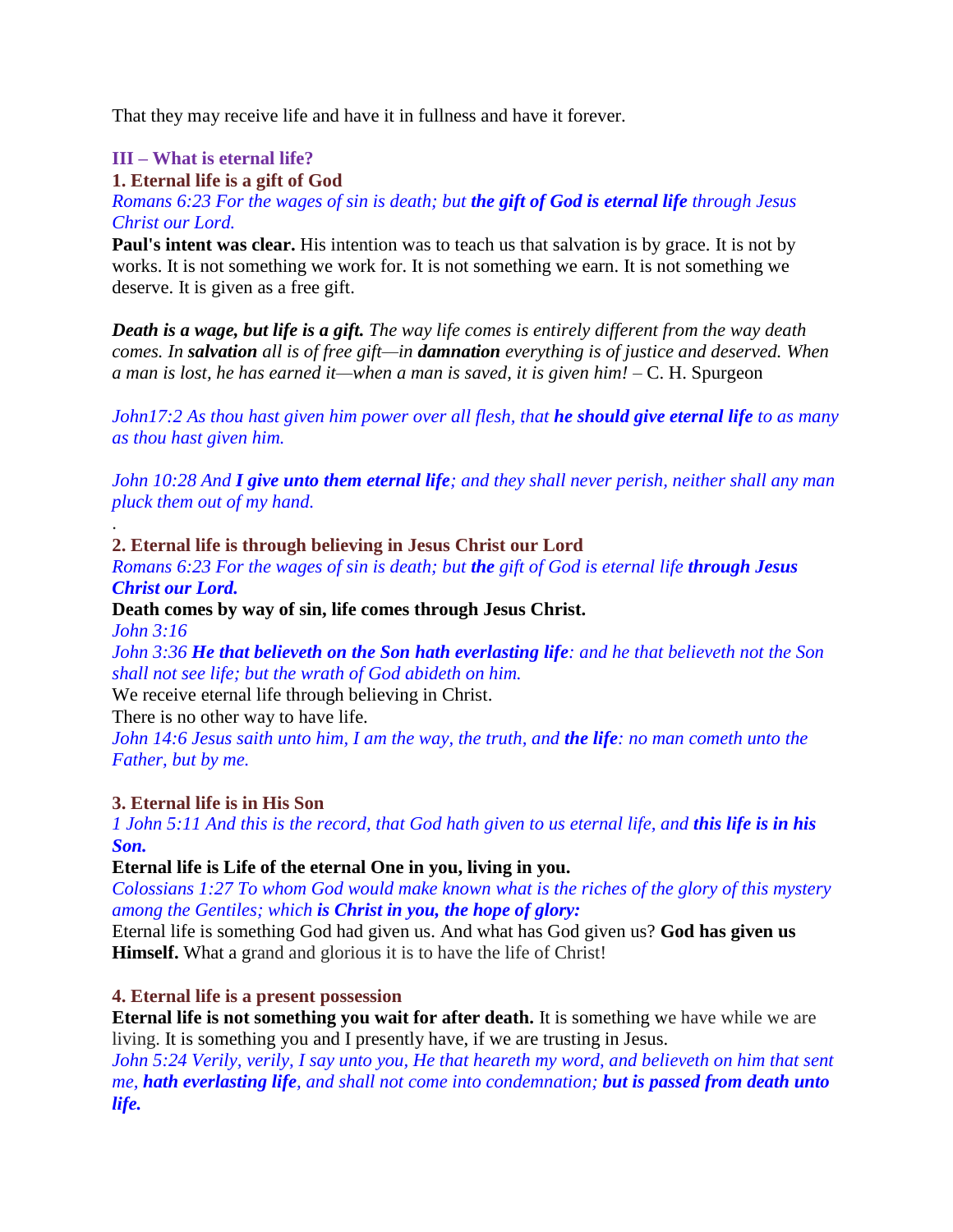Note that it does not say "will have" or "shall have" but rather it says, "has" (present tense) currently, presently, now! If we have Christ, we have eternal life now.

The moment that you and I believe, we are given eternal life. **Eternal life begins immediately after you and I exercise faith in Christ.** It is our present possession. Believers do not have to experience death to experience eternal life.

*John 3:36 He that believeth on the Son hath everlasting life: and he that believeth not the Son shall not see life; but the wrath of God abideth on him.*

*John 6:47 Verily, verily, I say unto you, He that believeth on me hath everlasting life.* 

# **5. Eternal life is eternal**

*Romans 6:23 For the wages of sin is death; but the gift of God is eternal life through Jesus Christ our Lord.*

Don't laugh, because sadly there are those who believe that eternal life is temporary. There are those who believe that you and I can lose eternal life. But the Bible clearly teaches that once you have eternal life, you have it.

*John 10:28 And I give unto them eternal life; and they shall never perish, neither shall any man pluck them out of my hand.*

The word "eternal life" carries the idea of quality as well as quantity. **Life speaks of quality. Eternal speaks of quantity, the duration or the length.**

### **Quality**

The eternal life that God gives is not mere existence. It is life in Christ. Eternal life is Christ's life. *"In him was life, and that life was the light of men."*

We were dead in sins and trespasses, children of disobedience, children of wrath, but not alive in Christ. It is not a new religion but a new life in Christ.

### **Quantity**

Everyone who has eternal life by faith will never have that life taken away from him; even if he dies, he will live. Physical death will not turn eternal life into temporary life. Eternal life is forever and ever.

*John 11:25 Jesus said unto her, I am the resurrection, and the life: he that believeth in me, though he were dead, yet shall he live: 26: And whosoever liveth and believeth in me shall never die. Believest thou this?*

The gift of the eternal God is eternal life! Eternal life is not even interrupted at death.

**Why life eternal?** This leads me to the next point.

# **6. Eternal life is knowing the true God and Jesus Christ**

*John 17:1 These words spake Jesus, and lifted up his eyes to heaven, and said, Father, the hour is come; glorify thy Son, that thy Son also may glorify thee: 2: As thou hast given him power over all flesh, that he should give eternal life to as many as thou hast given him. 3: And this is life eternal, that they might know thee the only true God, and Jesus Christ, whom thou hast sent.*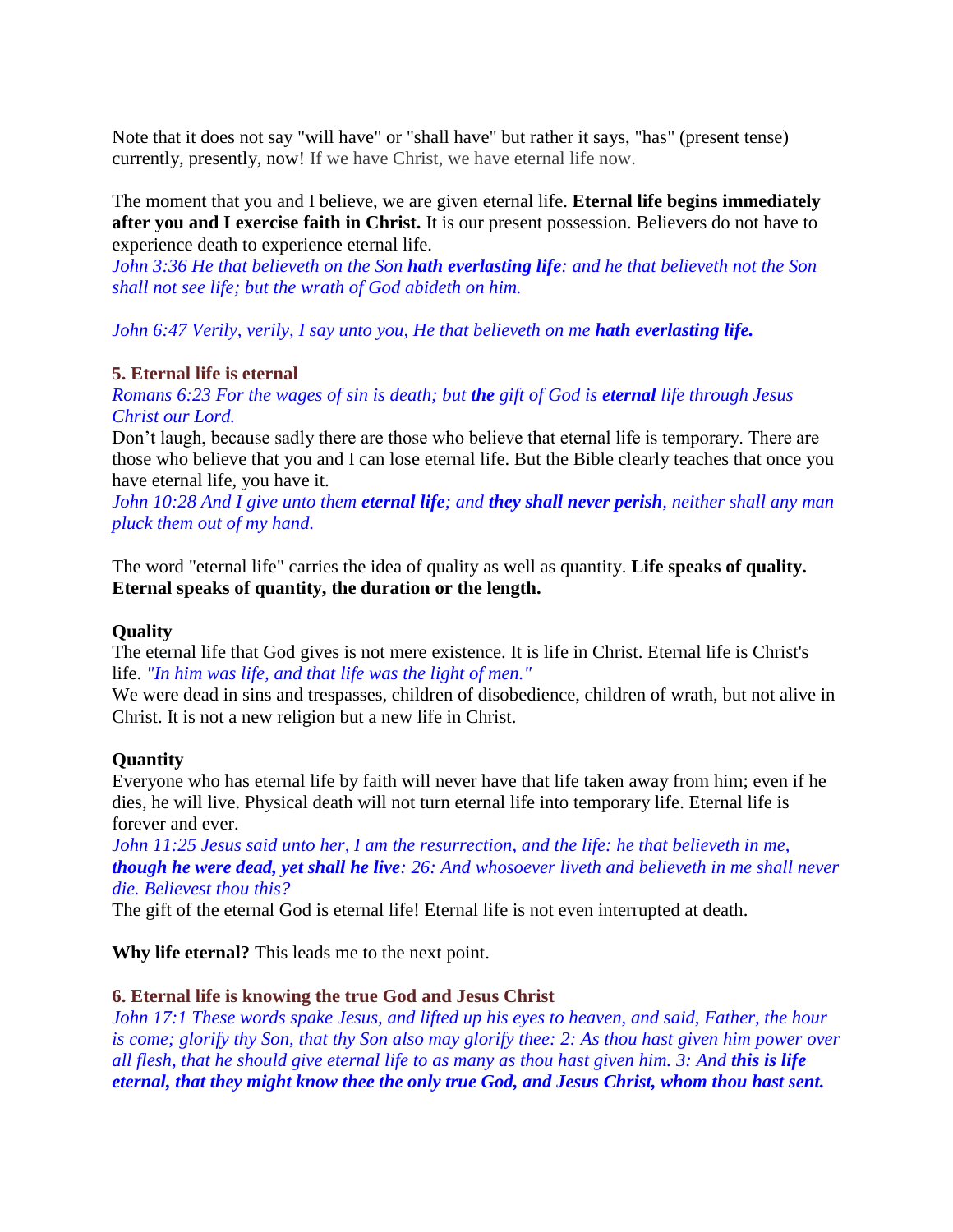We have over simplified and reduced eternal life to going to heaven when we die. Though that is true, the one who has eternal life will go to heaven. But eternal life is much more than escaping Hell and going to Heaven.

Eternal life is knowing the true God and Jesus Christ. To know God and the Son here is not just an intellectual awareness. **It is not just knowing about God and Christ. But it is knowing God and Christ by experience.** It is not simply knowing by information but knowing by revelation.

There is a big difference between **knowing about** God and **knowing God**. I know something about President Obama but I do not know him and he doesn't know me. I may be familiar with him but I have never met him.

# **So what is eternal life?** It is a personal relationship with God. **Eternal life is a personal, intimate, conscious knowledge and relationship with God.**

How well do you know Him?

This life eternal, is not mere conscious and unending existence, but a life of acquaintance with God in Christ *(Job 22:21).*

### **This answers the question, "why life eternal?"**

*1 John 5:20 And we know that the Son of God is come, and hath given us an understanding, that we may know him that is true, and we are in him that is true, even in his Son Jesus Christ. This is the true God, and eternal life.*

It's because it will take that long for us to know God. **It will take eternity to know the unsearchable riches of Christ and the glories of God.**

*"It will take eternity to have enough time for a human soul to probe the height, the depth, the length and the breath of the glories of God. We will have an ever expanding apprehension of God."*

*Ephesians 3:18 May be able to comprehend with all saints what is the breadth, and length, and depth, and height; 19: And to know the love of Christ, which passeth knowledge, that ye might be filled with all the fulness of God.*

# **V – Closing Thoughts Do you have eternal life?** Today, every sinner is invited to know Christ and to receive eternal life.

*Revelation 22:17 And the Spirit and the bride say, Come. And let him that heareth say, Come. And let him that is athirst come. And whosoever will, let him take the water of life freely.*

*1 Timothy 6:12 Fight the good fight of faith, lay hold on eternal life, whereunto thou art also called, and hast professed a good profession before many witnesses.*

**1. Know that you have eternal life**